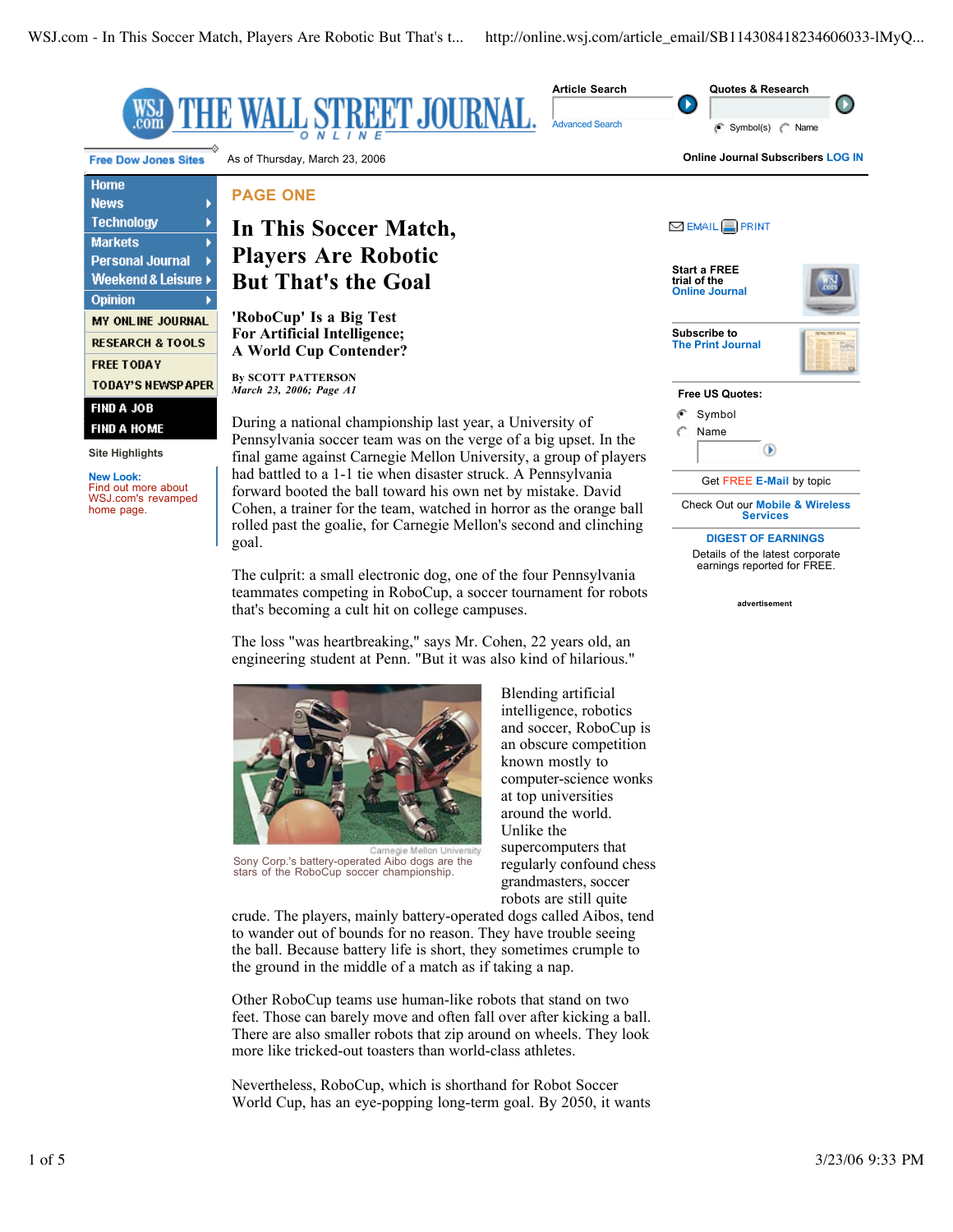to create a humanoid robotic soccer team that can defeat the winner of soccer's real World Cup. This grand ambition "is a beautiful allegory" for the field of robotics, says Dean Kamen, creator of the Segway scooter: "Make a device that's functionally equivalent and indistinguishable" from a human being.

In June, more than 100 teams will square off in Bremen, Germany, for the 10th-annual RoboCup World Championship. The competition will coincide with the human World Cup, which is being held in Germany at the same time.

The idea to use soccer as a way to experiment with robots appeared in a 1993 paper called "On Seeing Robots," by Alan Mackworth, professor of computer science at the University of British Columbia in Vancouver. Mr. Mackworth thought soccer was a more intriguing challenge than chess because robots would need to see and interact with each other. He suggested soccer over other sports because it didn't necessarily require complex physical movements such as throwing.

The concept got a boost in the U.S. a year later when Peter Stone, then a computer-science postgraduate, saw Mr. Mackworth demonstrate soccer-playing toy cars at a conference on artificial intelligence.



"I got excited," recalls Mr. Stone, who now heads the RoboCup program at the University of Texas at Austin. Mr. Stone, who has played semiprofessional soccer in the U.S., decided to make robotic soccer the topic of his Ph.D. thesis. At about the same time, scientists in Japan launched the first robotic soccer initiative, calling it RoboCup.

Since then, RoboCup has caught on with teams from nations as diverse as Germany and Iran. Eight separate robot categories include "small-size" and "four-legged." The tournament has also helped inspire other

advances in artificial-intelligence research. For example, a related competition uses search-and-rescue robots that emergency personnel are testing in disaster situations like earthquakes.

Jim Moorhouse, a spokesman for the U.S. Soccer Federation, says "It all sounds like 'The Terminator,' " referring to the 1984 sci-fi movie about time-traveling, killer robots starring Arnold Schwarzenegger. Alexi Lalas, a member of the 1994 U.S. World Cup squad, says RoboCup's organizers underestimate the real sport's complexity. Mr. Lalas cites famous players such as England's Alan Shearer and Gary Lineker whose instinct in front of a goal, he says, is innate, not learned.

"There are tactics that go into soccer, but there's also a creativity about the game" that will be tough to duplicate with computer code, says Mr. Lalas, who is now president of the New York Red Bulls soccer team.

topics that in Today's robots are vast improvements over previous models. First-generation RoboCup participants were similar to remote-control cars. In a 1997 tournament in Nagoya, Japan, pitch-black smoke

## **Dow Jones Sites**

- StartupJournal
- OpinionJournal
- CollegeJournal
- CareerJournal
- RealEstateJournal
- MarketWatch

## • Barron's Online

- **Customer Service**
- The Online Journal
- The Print Edition
- Contact Us
- Site Map
- Help
- Subscribe

**Advertiser Links**

Featured Advertiser

Porsche Presents "**Innovation of Life**" An archive of articles

**TODAY'S M**  $\cdot$  GMAC Sells  $\cdot$  GM Makes  $S$ • Doctor? Law Plumber? • GM's Plan: Y • Investors Pil Hedge Funds

**COMPANIES** Sony Corp. Al PRICE CHANGE

**Personalize** Put headline about the companies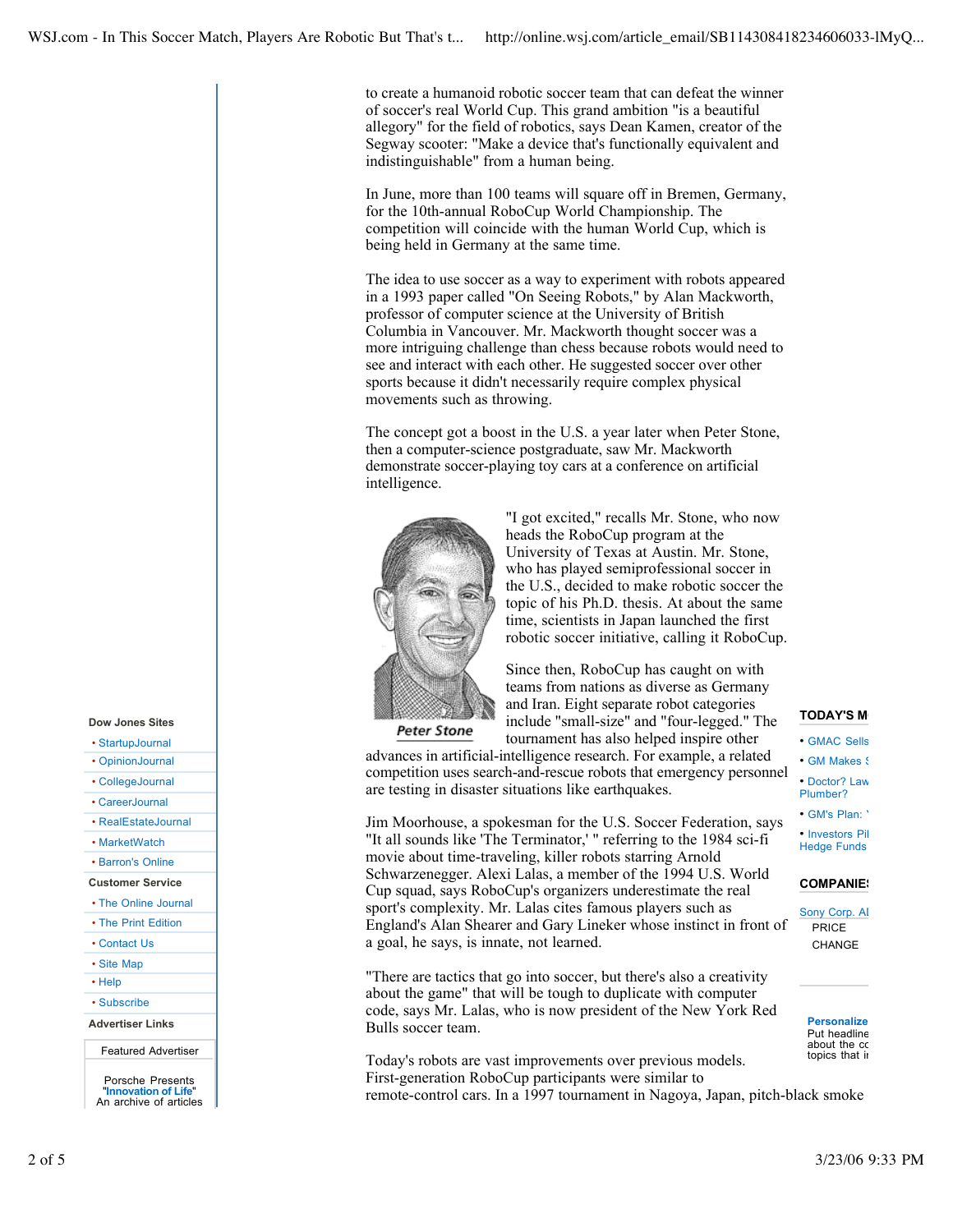from the Online Journal. from a robot in the middle of a match, participants recall. Those early models, which sometimes caught on fire, "looked sort of like little time bombs," Mr. Stone says.

> That changed with Sony Corp.'s 1999 introduction of the Aibo, a robotic "pet" dog. (Pronounced EYE-bow, it means "companion" in Japanese.) Japanese teams had already been using the Aibo during its test phase, and others soon realized the benefits of enlisting the robots as soccer players.

"Imagine a laptop with legs and a camera, that's what the Aibo is," says Manuela Veloso, a professor of computer science at Carnegie Mellon. Her university's team dominates RoboCup in the U.S., with Texas, Pennsylvania and the Georgia Institute of Technology making fast progress.

Armed with video cameras, infrared sensors and wireless Ethernet cards, Aibos process 30 pictures a second to create a virtual topography of their surroundings. The playing fields, roughly 12 feet by 18 feet, are surrounded by color-coded beacons that help orient the robots.

A computer chip stored in the Aibos tells the players what to do. For example, a complex series of algorithms calculates where a player should go -- and where it should kick the ball -- based on its position on the field and the location of its teammates. Goals are also color-coded to let the robots know where to shoot, though Aibos occasionally get confused.

At his RoboSoccer Lab in Austin, Mr. Stone, 34, is preparing for the fourth-annual U.S. championship, which is set to take place in late April in Atlanta. The professor is currently overhauling the software that runs his team, Austin Villa, named after Aston Villa of the English Premier League. He's working on last-minute, make-or-break adjustments -- tweaking robots' vision, for example, to account for variations in tournament lighting and flooring. So far, progress has been choppy.

In a recent demo, one Aibo spun in place like a dog chasing its own tail. "We're racing against the clock," Mr. Stone said, as an Aibo waddled crookedly toward an orange ball on a green field.

The Aibo teams have an even bigger challenge ahead of them. In January, Sony pulled the plug on the Aibo Entertainment Robot line. The robots, which cost about \$2,000, weren't profitable. That means no more new Aibos and no more dog-robot teams.

**Write to** Scott Patterson at scott.patterson@wsj.com



| <b>ADVERTISERS LINKS   WHAT'S THIS?</b>                                                                                                                                                                                                                  |
|----------------------------------------------------------------------------------------------------------------------------------------------------------------------------------------------------------------------------------------------------------|
| <b>Problem Credit Mortgage Experts</b><br>Our problem credit mortgage specialists can help you refinance with a low rate! Receive up to 4 free guotes. Pick the<br>lowest rate!<br>www.homeloanhelpline.com                                              |
| <b>Get Ken Fisher's Stock Market Outlook</b><br>Forbes columnist and money manager reveals what factors will shape the market's direction and how smart investors<br>should position their portfolios. Click here to download this report!<br>www.fi.com |
| \$150,000 Mortgage for \$483 a Month<br>Compare up to 4 free quotes. Refinance and save \$1,000s! All credit types accepted.<br>www.pickamortgage.com                                                                                                    |
|                                                                                                                                                                                                                                                          |
|                                                                                                                                                                                                                                                          |

Return To Top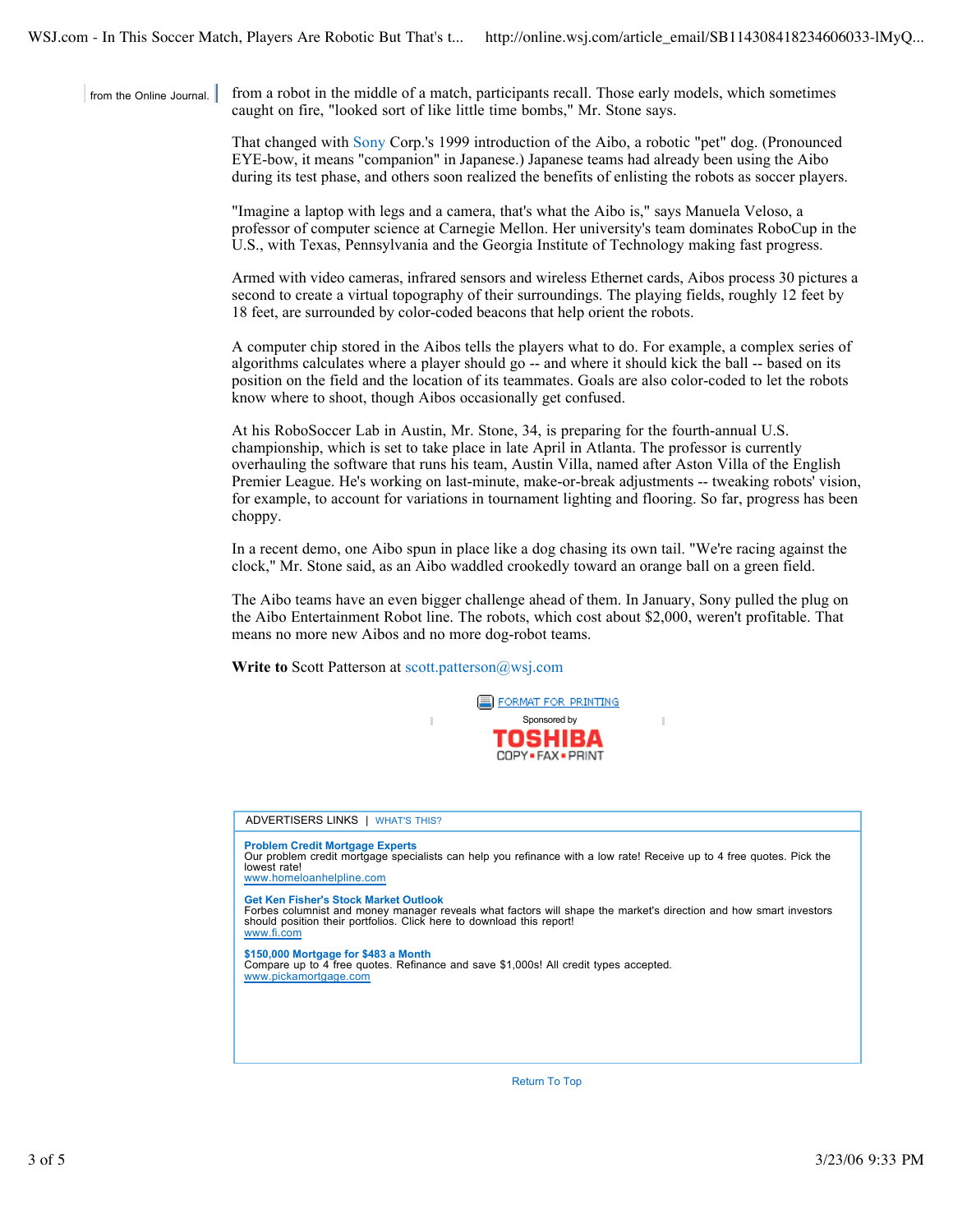WSJ.com - In This Soccer Match, Players Are Robotic But That's t... http://online.wsj.com/article\_email/SB114308418234606033-lMyQ...

| Click Here                                                                                                    |
|---------------------------------------------------------------------------------------------------------------|
| Funds @ E*TRADE<br><b>Securities</b>                                                                          |
| DWS Scudder is here.                                                                                          |
| <b>Boardroom</b><br><b>ConnectionA Forum For</b><br><b>Leadership Through</b><br><b>Technology Innovation</b> |
| <b>FORWARD THINKING:</b><br><b>Investigating major</b><br>issues that shape our<br>future                     |
| <b>New HP Workstations</b><br>for Financial Markets                                                           |
| <b>NASDAO</b> Presents<br>"QQQ" Diversify your<br>portfolio.                                                  |
|                                                                                                               |

Investor Resource Center

Work anywhere, anytime. Simdesk lets you securely.

CIGNA presents an archive of WSJ health-care articles.

Subscribe Log In Take a Tour Contact Us Help Email Setup Customer Service: Online | Print Privacy Policy Subscriber Agreement & Terms of Use Mobile Devices RSS Feeds News Licensing Advertising About Dow Jones Copyright © 2006 Dow Jones & Company, Inc. All Rights Reserved

**DOWJONES**